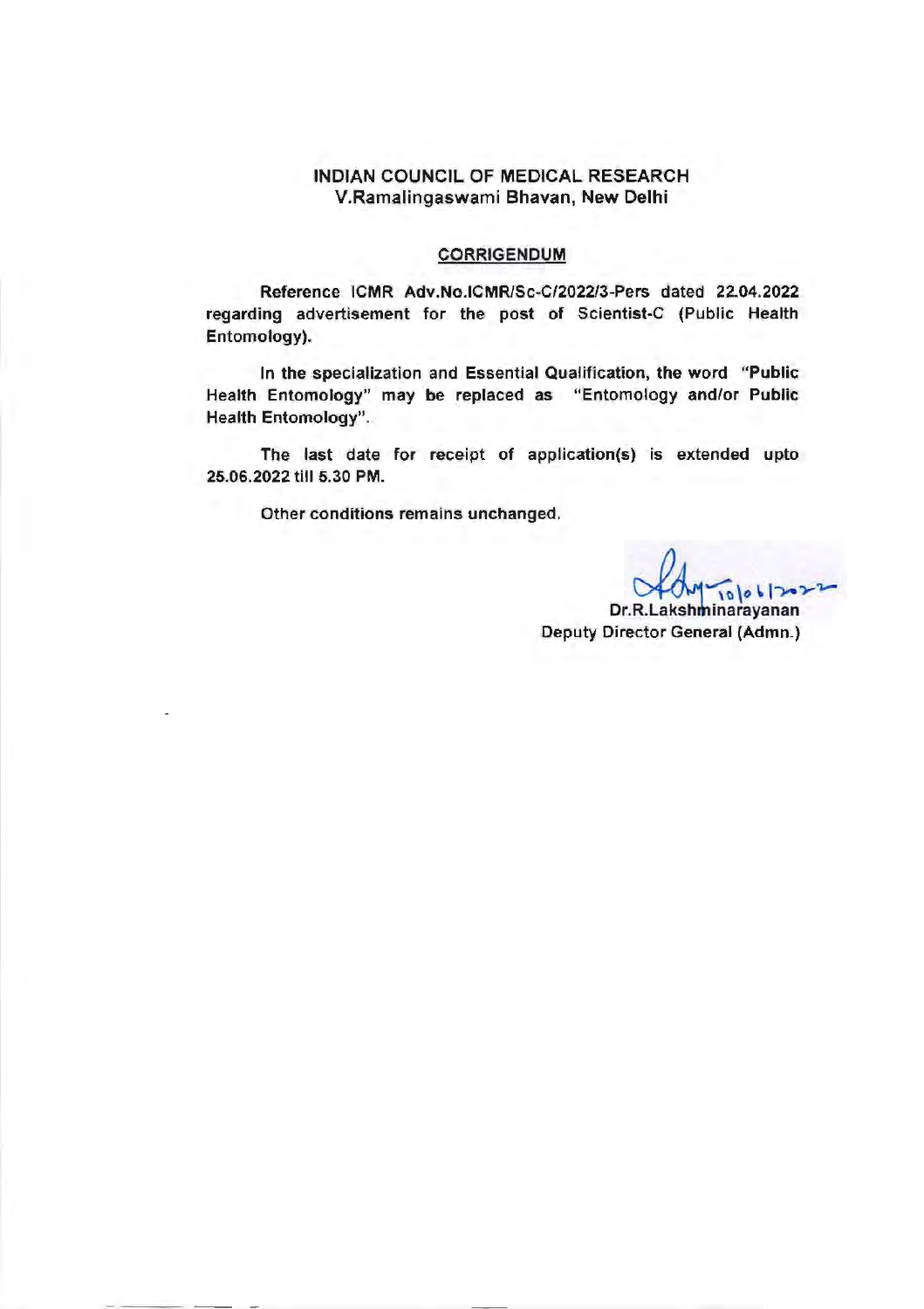(For Website)

## INDIAN COUNGIL OF MEDIGAL RESEARCH V.Ramalingaswami Bhavan, New Delhi

## Adv. No.ICMR/Sc-C/2022/3-Pers.

# MISSION MODE RECRUITMENT NOTICE FOR SCIENTIFIC POSITIONS AT ICMR INSTITUTES & CENTRES

lndian Council of Medical Research (ICMR) is an Autonomous Organization, under the Department of Health Research, Ministry of Health & Family Welfare, Govt. of lndia. ICMR is dealing with biomedical / health research in various areas, in collaboration with national / internationa! agencies, through its Headquarters at New Delhi and 27 lnstitutes / Centres and a large number of field stations, situated across the country.

2. ICMR invites online applications up to Sth June,2022 till 5:30 PM to fill up the following vacancies of Scientist-C from lndian Citizens, for appointment on regular basis under Direct Recruitment, under Mission Mode lnitiative to fill the vacancies:-

| SI.<br>No | <b>Name of the Institute/Centre</b>                                         | No. of<br><b>Vacancies</b> |
|-----------|-----------------------------------------------------------------------------|----------------------------|
| 1         | Regional Medical Research Centre, Gorakhpur (RMRCG)                         | 02                         |
| 2         | Regional Medical Research Centre, Port Blair (RMRCPB)                       | 02                         |
| 3         | Regional Medical Research Centre, Bhubaneswar (RMRCB)                       | 02                         |
| 4         | Regional Medical Research Centre, Dibrugarh (RMRCD)                         | 02                         |
| 5         | National Institute of Virology, Pune (NIV)                                  | 02                         |
| 6         | Vector Control Research Centre, Puducherry (VCRC)<br>02                     |                            |
| 7         | National Institute of Malaria Research, New Delhi (NIMR)                    | 02                         |
| 8         | National Institute for Research in Tribal Health, Jabalpur (NIRTH)          | 02                         |
| 9         | Rajendra Memorial Research Institute of Medical Sciences,<br>Patna (RMRIMS) | 02                         |

3. Qualifications for Scientist 'C' in the Pay Level-11 Rs.67,700-Rs.2,08,700 (prerevised Grade pay-Rs.6600/-) are as follows.

| SI. | Post with                                                     | <b>Essential Qualification</b>                                                                                                                                                                                                                                                                                                                                        | <b>Upper</b>     |
|-----|---------------------------------------------------------------|-----------------------------------------------------------------------------------------------------------------------------------------------------------------------------------------------------------------------------------------------------------------------------------------------------------------------------------------------------------------------|------------------|
| No. | specialization                                                |                                                                                                                                                                                                                                                                                                                                                                       | <b>Age Limit</b> |
|     | <b>Scientist-C</b><br>(Public<br><b>Health</b><br>Entomology) | 1. First Class Post Graduate degree from a<br>recognized University in Public Health<br>Entomology.<br>2. Four years R&D/ teaching/<br>working<br>experience in a Govt/ Public Sector/Private<br>Institutions in the relevant specialization.<br>OR<br>1. Second Class Post Graduate degree with<br>Ph.D from a recognized University in<br>Public Health Entomology. | 40 years         |

 $\sqrt{2\pi}$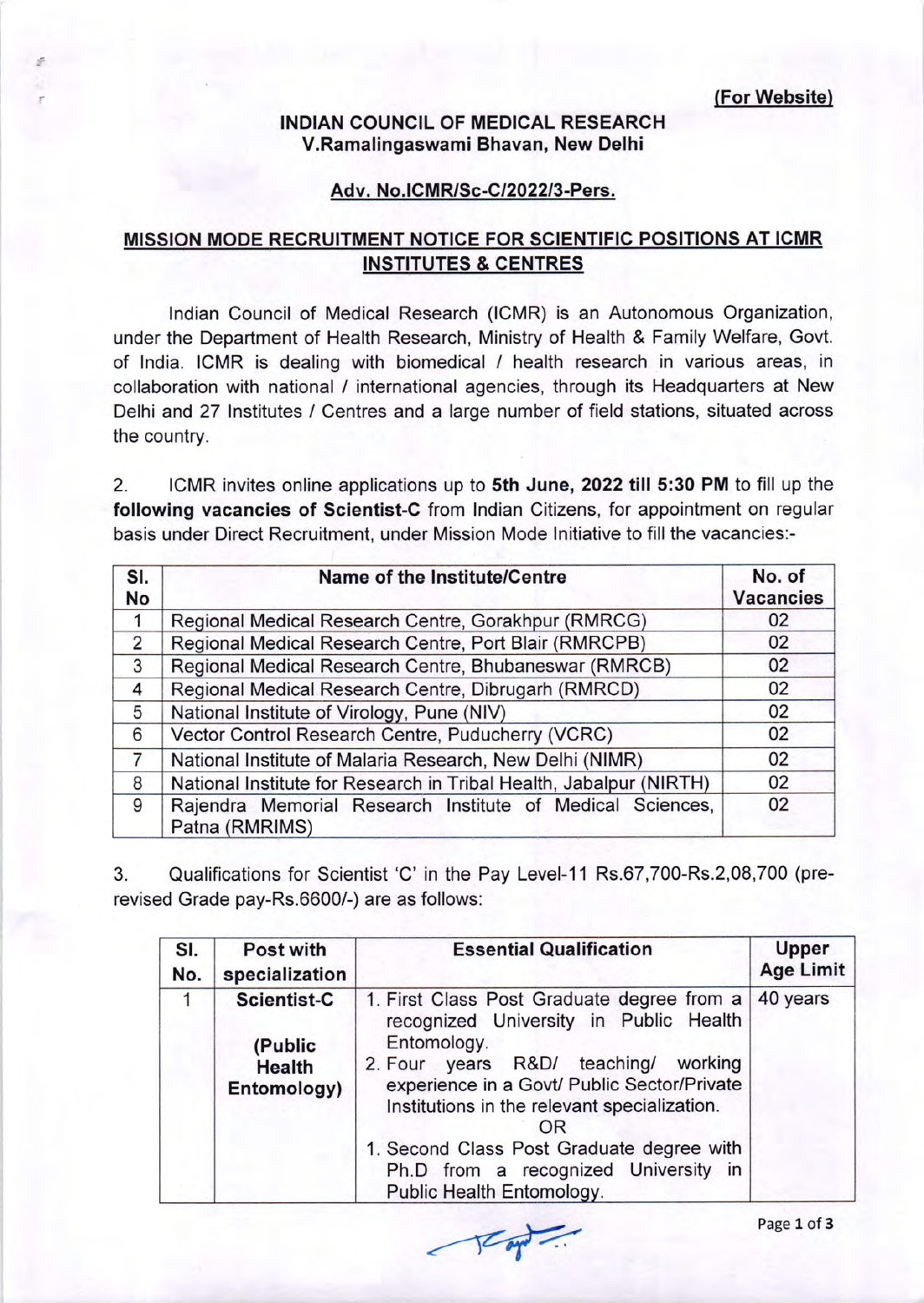| 2. Four years R&D/ teaching/ working |
|--------------------------------------|
| experience in a Govt/ Public Sector/ |
| Private Institutions in the relevant |
| specialization.                      |

#### 4. Fee:

Application Fee of Rs. 1500/- (Rupees one thousand five hundred only) is required. SC / ST / Women / PWD / EWS candidates are exempted from application fee. Application Fee is to be paid by candidates, through online link, given in the application form. Application fees once paid will not be refunded under any circumstances.

### 5. How to applv:

- i) Candidates should apply only through online on https://recruit.icmr.org.in.
- ii) Separate application has to be submitted for each post/specialization, with required application fee.
- iii) Following self-attested documents are required to be uploaded along with the application:
	- a) Proof of Date of Birth
	- b) Educational qualifications
	- c) Experience

## 6. Note:

- a) Ph.D. will be considered as four years' experience (irrespective of the duration taken to complete the degree)
- b) The crucial date for determining the age limit, shall be as per the guidelines of Department of Personnel and Training, GOI issued from time to time. However, the prescribed age may be relaxed in exceptional cases, for experienced and qualified candidates by the DG, ICMR.
- c) ln case applicants are from Private Sector or Laboratories / lnstitutions abroad, the Screening Committee shall decide the equivalency of Pay Scale.

## 7. Other conditions:

- (l) Application should be submitted along with online application fees. Application's hard copy need not be sent to ICMR HQs.
- (2) In the event of any false information furnished or suppression of any material information, by the candidate, at any time during the recruitment process or thereafter and brought to the notice of the authority, his / her candidature / services would be liable to be terminated.
- (3) Incomplete Application, without supportive documents is liable to be rejected.
- (4) At the time of personal discussion, the applicants working in Centre / State Government Department / Public Sector Undertakings & Govt. funded research agencies, must produce a 'No Objection Certificate' from the employer that "the applicant will be relieved within one month of his / her receipt of appointment order".
- (5) Any outside influence (political or otherwise), brought in by a candidate or

Page 2 of 3

 $f(x) = f(x)$